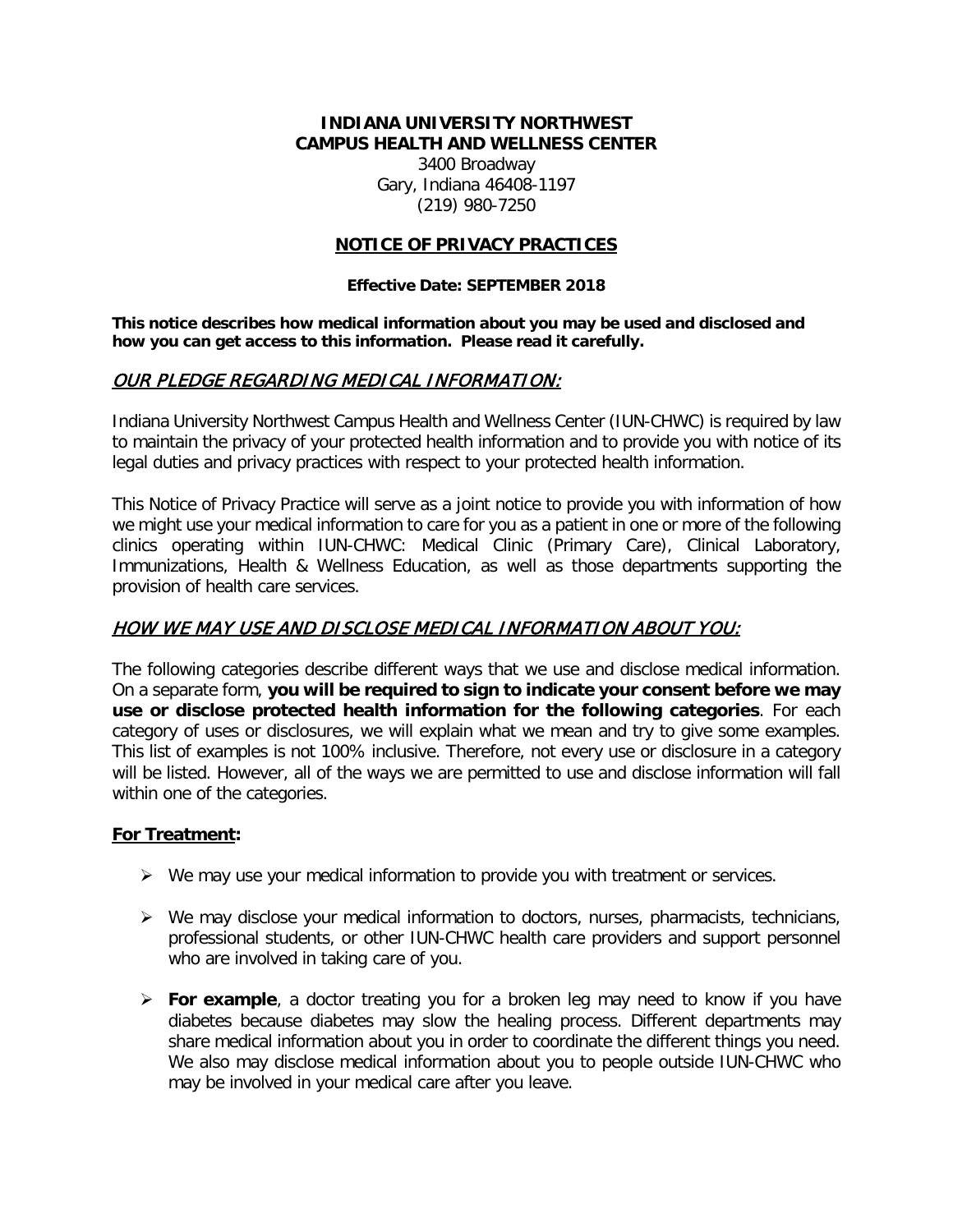#### **For Payment:**

- $\triangleright$  We may use and disclose your medical information to bill and/or collect payment for treatment and services provided to you.
- For example, we may give your health information to your third party payer about a treatment you received so they will pay us or reimburse you.

#### **For Health Care Operations:**

- $\triangleright$  We may use and disclose medical information about you for our business operations. These uses and disclosures are necessary to run IUN-CHWC and make sure that all of our patients receive quality care.
- $\triangleright$  For example, we may use medical information to review our treatment and services and to evaluate our performance for quality improvement purposes.
- $\triangleright$  We may combine medical information about many patients to decide what additional services we should offer, what services are not needed, and whether certain new treatments are effective.
- $\triangleright$  We may disclose information to doctors, nurses, pharmacists, counselors, technicians, professional students, and other IUN-CHWC health care providers and support personnel for review and learning purposes.
- $\triangleright$  We may combine the medical information we have with medical information from other college health centers to compare how we are doing and see where we can make improvements in the care and services we offer.
- $\triangleright$  We may remove information that identifies you from this set of medical information so others may use it to study health care and health care delivery without learning who the specific patients are.

**Treatment Alternatives.** We may use and disclose medical information to tell you about or recommend possible treatment options or alternatives that you may be of interest to you. For example, this may include specific brand name or over the counter pharmaceuticals.

**Health-Related Benefits and Services.** We may use and disclose medical information to tell you about health-related benefits or services. For example, this may inform you of a new wellness or health education program that we offer that might be of benefit to you.

**Individuals Involved in Your Care or Payment for Your Care.** Upon receiving your authorization, we may release medical information about you to a family member or friend who is involved in your medical care or payment of your medical care. Even though your parents may be paying for your medical care, IUN-CHWC will not release any of your confidential medical information to them without your written authorization.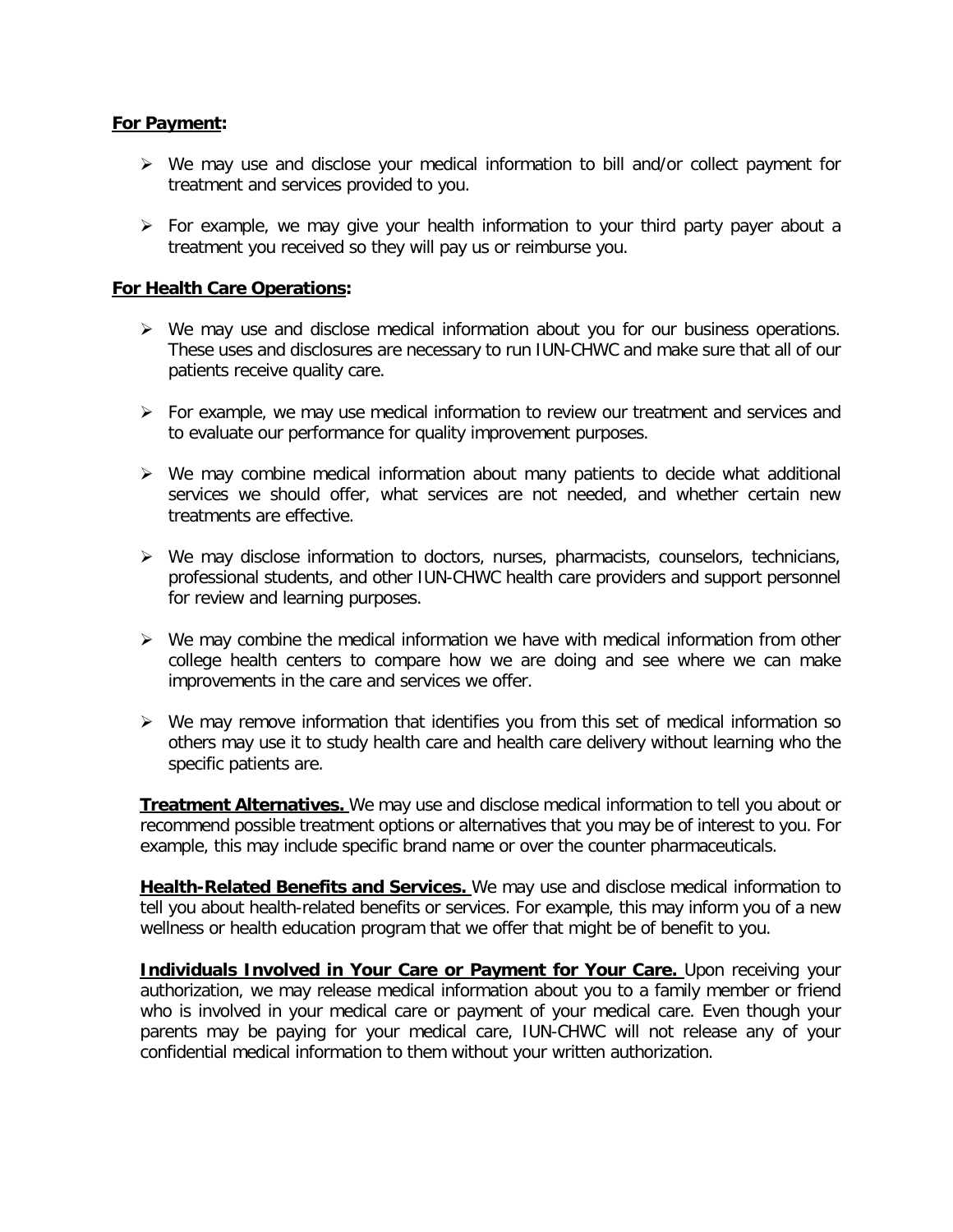**Research.** Under certain circumstances, we may use and disclose medical information about you for research purposes.

 **For example**, a research project may involve investigating whether or not certain blood tests are effective in detecting specific diseases. All research projects, however, are subject to a special approval process. Before we use or disclose medical information for research, the project will have been approved through this research approval process, but we may, however, disclose medical information about you to people preparing to conduct a research project, for example, to help them look for patients with specific medical needs.

### THE FOLLOWING USES AND DISCLOSURES ARE REQUIRED BY LAW and MAY NOT REQUIRE WRITTEN CONSENT or AUTHORIZATION:

**To Avert a Serious Threat to Health or Safety.** We may use and disclose medical information about you when necessary to prevent a serious threat to your health and safety or the health and safety of the public or another person. Any disclosure, however, would only be to someone able to help prevent the threat.

**Workers' Compensation.** We may release medical information about you for workers' compensation or similar programs. These programs provide benefits for work-related injuries or illness.

**Public Health Risks.** We may disclose medical information about you for public health activities. These activities generally include the following:

- $\triangleright$  to prevent or control communicable disease, injury or disability;
- $\triangleright$  to report reactions to medications or problems with products;
- $\triangleright$  to notify people of recalls of products they may be using;

 $\triangleright$  to notify a person who may have been exposed to a communicable disease or may be at risk for contracting or spreading a disease or condition;

 $\triangleright$  to notify the appropriate government authority if we believe a patient has been the victim of abuse, neglect or domestic violence. We will only make this disclosure when required or authorized by law.

**Health Oversight Activities.** We may disclose medical information to a health oversight agency for activities authorized by law. These oversight activities include, for example, audits, investigations, inspections, accreditation and/or licensure.

**Lawsuits and Disputes.** If you are involved in a lawsuit or a dispute, we may disclose medical information about you in response to a court or administrative order. We may also disclose medical information about you in response to a subpoena, discovery request, or other lawful process by someone else involved in the dispute.

**Law Enforcement.** We will release medical information, if one of the following requirements is satisfied:

1) A valid authorization from the patient is provided; or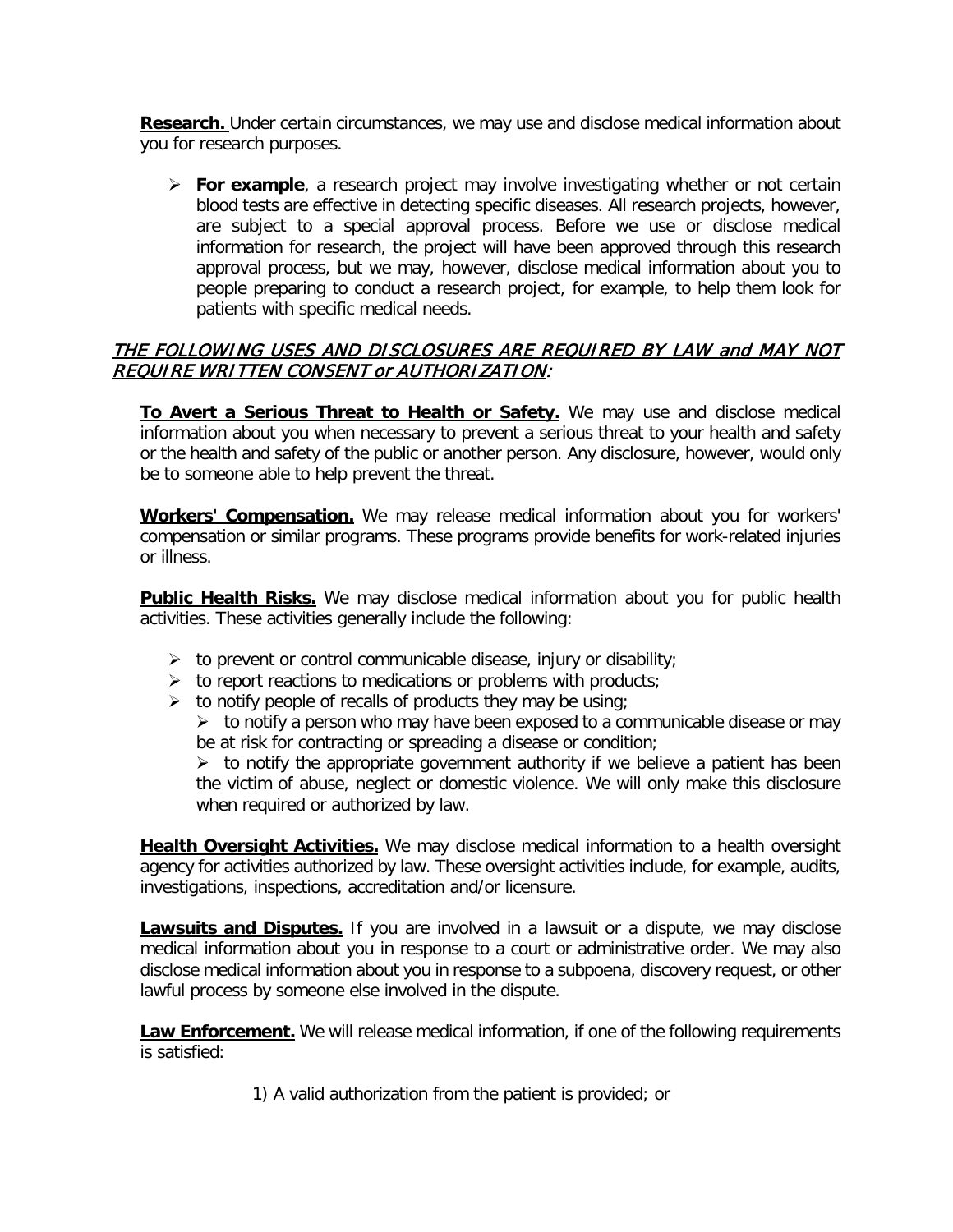#### 2) A court orders such a release.

Under the laws of the State of Indiana, release of certain information, although otherwise privileged, is required by law. In other words, the following disclosures do not require your consent:

- $\triangleright$  Gunshot and other wounds to local law enforcement officials;
- $\triangleright$  Dog bite reporting to Indiana State Department of Health;
- $\triangleright$  Burn Injury reporting to State Fire Marshall;
- ▶ Reporting of child abuse or adult neglect/abuse to local law enforcement and child/adult protective service officials;
- $\triangleright$  Disclosures of chemical test results to law enforcement officials;
- Coroners' case; and
- $\triangleright$  Report of blindness or visual impairment.

Other potential disclosures:

- $\triangleright$  To provide identification and location information, IUN-CHWC may disclose the following information:
	- Name and address:
	- Date and place of birth;
	- Social Security Number;
	- ABO Blood type and Rh factor;
	- Type of injury;
	- Date and time of treatment;
	- A description of any distinguishing characteristics.
- $\triangleright$  About the victim of a crime if, under certain limited circumstances, we are unable to obtain the person's agreement;
- $\triangleright$  About a death we believe may be the result of criminal conduct;
- $\triangleright$  About criminal conduct at the Health Center; and
- $\triangleright$  In emergency circumstances to report a crime; the location of the crime or victims; or the identity, description or location of the person who committed the crime.

# YOUR RIGHTS REGARDING YOUR MEDICAL INFORMATION:

 **Right to Inspect and Copy.** You have the right to inspect and copy medical information that may be used to make decisions about your care. This includes medical and billing records, but does not include psychotherapy notes. It is the Health Center's policy that you call and make an appointment with your IUN-CHWC provider, if you wish to inspect your medical record. This will provide you with the opportunity to discuss any questions you may have regarding the record's content. There will be no charge for this visit with your provider.

To inspect and copy medical information that may be used to make decisions about you, you must submit your request in writing to IUN-CHWC's Medical Records Department. If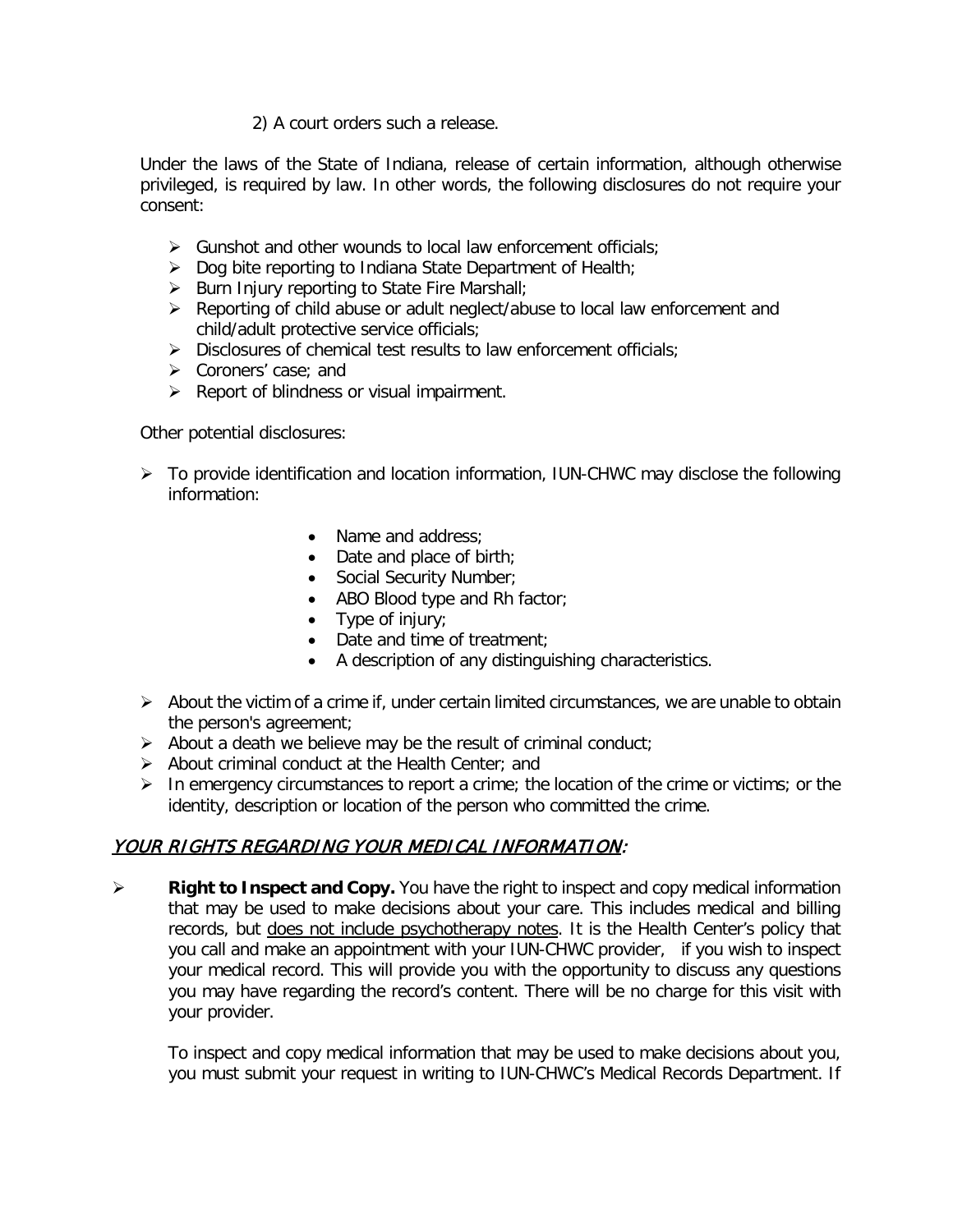you request a copy of the information, we may charge a fee for the costs of copying, mailing or other supplies associated with your request.

We may deny your request to inspect and copy in some limited circumstances. If you are denied access to medical information, you may request that the denial be reviewed. Another licensed health care professional chosen by IUN-CHWC will review your request and the denial. The person conducting the review will not be the person who denied your request. We will comply with the outcome of the review.

 **Right to Amend.** If you feel that medical information we have about you is incorrect you have the right to request an amendment. To request an amendment, your request must be made in writing and submitted to IUN-CHWC's Medical Records Department. In addition, you must provide a reason that supports your request.

We may deny your request for an amendment if it is not in writing or does not include a reason to support the request. In addition, we may deny your request if you ask us to amend information that:

- Was not created by us, unless the person or entity that created the information is no longer available to make the amendment;
- Is not part of the medical information kept by IUN-CHWC;
- Is not part of the information which you would be permitted to inspect and copy; or
- Is accurate and complete.

 **Right to an Accounting of Disclosures.** You have the right to request an "accounting of disclosures." This is a list of people who you authorized to see you medical records.

To request this list or accounting of disclosures, you must submit your request in writing to IUN-CHWC's Medical Records Department. Your request must state a time period that may not be longer than six years. The first list you request within a 12-month period will be free. For additional lists, we may charge you for the costs of providing the list. We will notify you of the cost involved and you may choose to withdraw or modify your request at that time before any costs are incurred.

 **Right to Request Restrictions.** You have the right to request a restriction or imitation on the ways medical information is used. You also have the right to request a limit on the medical information we disclose about you to someone who is involved in your care or the payment for your care, like a family member. For example, you could ask that we not use or disclose information from previous visits to IUN-CHWC.

We are not required to agree to your request. If we do agree, we will comply with your request unless the information is needed to provide you emergency treatment. To request restrictions, you must make your request in writing to IUN-CHWC's Medical Records Department. In your request, you must tell us (1) what information you want to limit; (2) whether you want to limit our use, disclosure or both; and (3) to whom you want the limits to apply, for example, disclosures to your spouse.